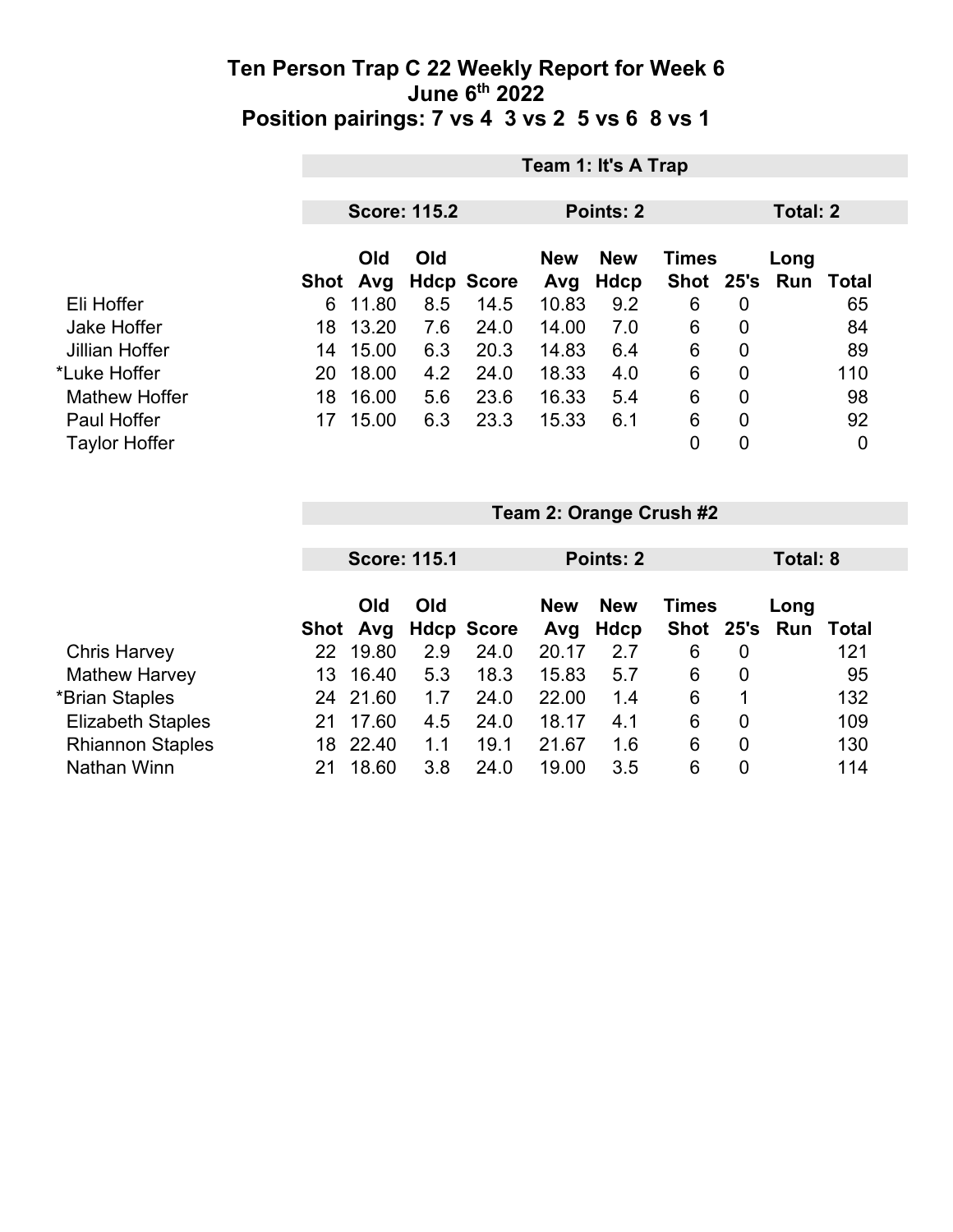|                       | <b>Team 3: Hot Shots</b> |                     |     |                                          |       |           |           |                |     |       |  |
|-----------------------|--------------------------|---------------------|-----|------------------------------------------|-------|-----------|-----------|----------------|-----|-------|--|
|                       |                          | <b>Score: 108.1</b> |     |                                          |       | Points: 0 |           | Total: 7       |     |       |  |
|                       |                          |                     |     |                                          |       |           |           |                |     |       |  |
|                       | Old<br>Old               |                     |     | <b>New</b><br><b>Times</b><br><b>New</b> |       |           | Long      |                |     |       |  |
|                       |                          | Shot Avg            |     | <b>Hdcp Score</b>                        | Avg   | Hdcp      | Shot 25's |                | Run | Total |  |
| <b>Bryan Newstrom</b> |                          | 22 21.20            | 2.0 | 24.0                                     | 21.33 | 1.9       | 6         | 0              |     | 128   |  |
| Jon Newstrom          | 24                       | 19.00               | 3.5 | 24.0                                     | 19.83 | 2.9       | 6         | $\overline{0}$ |     | 119   |  |
| *Gary Newtsrom        | 16                       | 20.20               | 2.7 | 18.7                                     | 19.50 | 3.2       | 6         | 0              |     | 117   |  |
| <b>Mike Parker</b>    |                          | 17.25               | 4.7 |                                          | 17.25 | 4.7       | 4         | $\overline{0}$ |     | 69    |  |
| <b>Steve Roland</b>   | 16                       | 17.40               | 4.6 | 20.6                                     | 17.17 | 4.8       | 6         | $\overline{0}$ |     | 103   |  |
| <b>Zach Smithers</b>  |                          | 22.40               | 1.1 |                                          | 22.40 | 1.1       | 5         | $\overline{0}$ |     | 112   |  |
| Roger Specht          | 19                       | 21.40               | 1.8 | 20.8                                     | 21.00 | 2.1       | 6         | $\overline{0}$ |     | 126   |  |
| Mike Whitney          |                          | 18.60               | 3.8 |                                          | 18.60 | 3.8       | 5         | $\overline{0}$ |     | 93    |  |

#### **Team 4: Blind Shooters**

| <b>Score: 115.2</b> |          |                                                                         |                   |                                   |                                | <b>Total: 7</b>                               |                                     |                                               |              |
|---------------------|----------|-------------------------------------------------------------------------|-------------------|-----------------------------------|--------------------------------|-----------------------------------------------|-------------------------------------|-----------------------------------------------|--------------|
|                     | Old      | Old                                                                     |                   | <b>New</b>                        | <b>New</b>                     |                                               |                                     | Long                                          |              |
|                     |          |                                                                         |                   |                                   |                                |                                               |                                     |                                               | Total<br>116 |
|                     |          |                                                                         |                   |                                   |                                |                                               |                                     |                                               |              |
|                     |          |                                                                         |                   |                                   |                                |                                               |                                     |                                               | 93           |
|                     |          |                                                                         |                   |                                   |                                |                                               |                                     |                                               | 99           |
| 17                  | 16.00    | 5.6                                                                     | 22.6              | 16.17                             | 5.5                            | 6                                             | 0                                   |                                               | 97           |
|                     |          | 0.7                                                                     | 22.7              | 22.83                             | 0.8                            | 6                                             | 1                                   |                                               | 137          |
| 20                  |          | 1.5                                                                     | 21.5              | 21.50                             | 1.8                            | 6                                             | $\overline{0}$                      |                                               | 129          |
| 14                  |          | 3.5                                                                     | 17.5              | 18.17                             | 4.1                            | 6                                             | $\overline{0}$                      |                                               | 109          |
| 20                  | 20.40    | 2.5                                                                     | 22.5              | 20.33                             | 2.6                            | 6                                             | $\overline{0}$                      |                                               | 122          |
| 20                  | 21.40    | 1.8                                                                     | 21.8              | 21.17                             | 2.0                            | 6                                             | $\overline{0}$                      |                                               | 127          |
| 20                  | 16.80    | 5.0                                                                     | 24.0              | 17.33                             | 4.7                            | 6                                             | $\overline{0}$                      |                                               | 104          |
|                     | 20<br>14 | Avg<br>Shot<br>19.20<br>15.80<br>19.80<br>23.00<br>22<br>21.80<br>19.00 | 3.4<br>5.7<br>2.9 | <b>Hdcp Score</b><br>23.4<br>19.7 | Avg<br>19.33<br>15.50<br>19.80 | Points: 0<br><b>Hdcp</b><br>3.3<br>6.0<br>2.9 | <b>Times</b><br>Shot<br>6<br>6<br>5 | 25's<br>0<br>$\overline{0}$<br>$\overline{0}$ | Run          |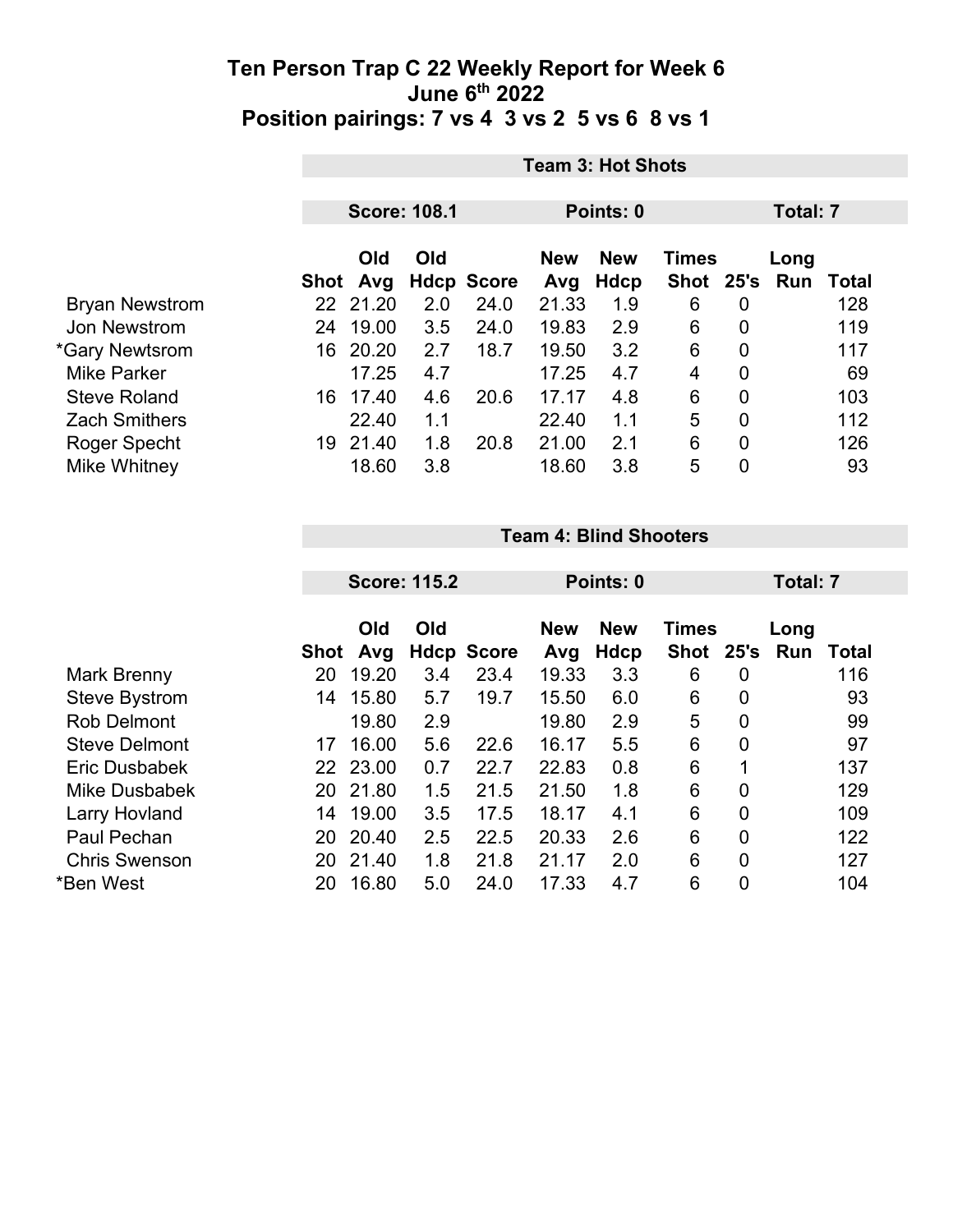|                         |                                  | <b>Team 5: Giga Chads</b> |     |                   |                   |                    |                    |                  |             |       |  |
|-------------------------|----------------------------------|---------------------------|-----|-------------------|-------------------|--------------------|--------------------|------------------|-------------|-------|--|
|                         |                                  | <b>Score: 113.8</b>       |     |                   |                   | Points: 0          |                    |                  | Total: 6    |       |  |
|                         |                                  | Old<br>Shot Avg           | Old | <b>Hdcp Score</b> | <b>New</b><br>Avg | <b>New</b><br>Hdcp | Times<br>Shot 25's |                  | Long<br>Run | Total |  |
| <b>Daniel Claessens</b> | 18                               | 16.80                     | 5.0 | 23.0              | 17.00             | 4.9                | 6                  | $\mathbf 0$      |             | 102   |  |
| *Lucas Hemling          | 17                               | 19.40                     | 3.2 | 20.2              | 19.00             | 3.5                | 6                  | $\boldsymbol{0}$ |             | 114   |  |
| Luke Kolstead           |                                  | 24 24.60                  | 0.0 | 24.0              | 24.50             | 0.0                | 6                  | 3                |             | 147   |  |
| Jeremy Mangen           |                                  | 16 14.60                  | 6.6 | 22.6              | 14.83             | 6.4                | $\,6$              | $\mathbf 0$      |             | 89    |  |
| Luke Peikert            |                                  | 22 20.00                  | 2.8 | 24.0              | 20.33             | 2.6                | 6                  | $\mathbf 0$      |             | 122   |  |
|                         | <b>Team 6: Cheating Bastards</b> |                           |     |                   |                   |                    |                    |                  |             |       |  |
|                         |                                  |                           |     |                   |                   |                    |                    |                  |             |       |  |
|                         |                                  | <b>Score: 114.4</b>       |     |                   | Points: 2         |                    |                    |                  | Total: 6    |       |  |
|                         |                                  | Old                       | Old |                   | <b>New</b>        | <b>New</b>         | <b>Times</b>       |                  | Long        |       |  |

|                     |     |          |     | Shot Avg Hdcp Score Avg Hdcp |       |     | Shot 25's Run |   |    | Total |
|---------------------|-----|----------|-----|------------------------------|-------|-----|---------------|---|----|-------|
| Joseph Hugill       |     | 25 20.60 | 2.4 | 25.0                         | 21.33 | 1.9 | 6             |   | 25 | 128   |
| Ken Hugill          |     | 23 20.20 | 2.7 | 24.0                         | 20.67 | 2.3 | 6             | 0 |    | 124   |
| Ashley Lehman       |     | 10.00    | 9.8 |                              | 10.00 | 9.8 | 4             | 0 |    | 40    |
| Justin Lehman       | 18. | 14.80    | 6.4 | 24.0                         | 15.33 | 6.1 | 6             | 0 |    | 92    |
| <b>Art Newton</b>   | 12. | 15.60    | 5.9 | 17.9                         | 15.00 | 6.3 | 6             | 0 |    | 90    |
| David Newton        | 21. | 20.40    | 2.5 | 23.5                         | 20.50 | 2.5 | 6             | 0 |    | 123   |
| <b>Kelly Newton</b> |     | 11.00    | 9.1 |                              | 11.00 | 9.1 | 5             | 0 |    | 55    |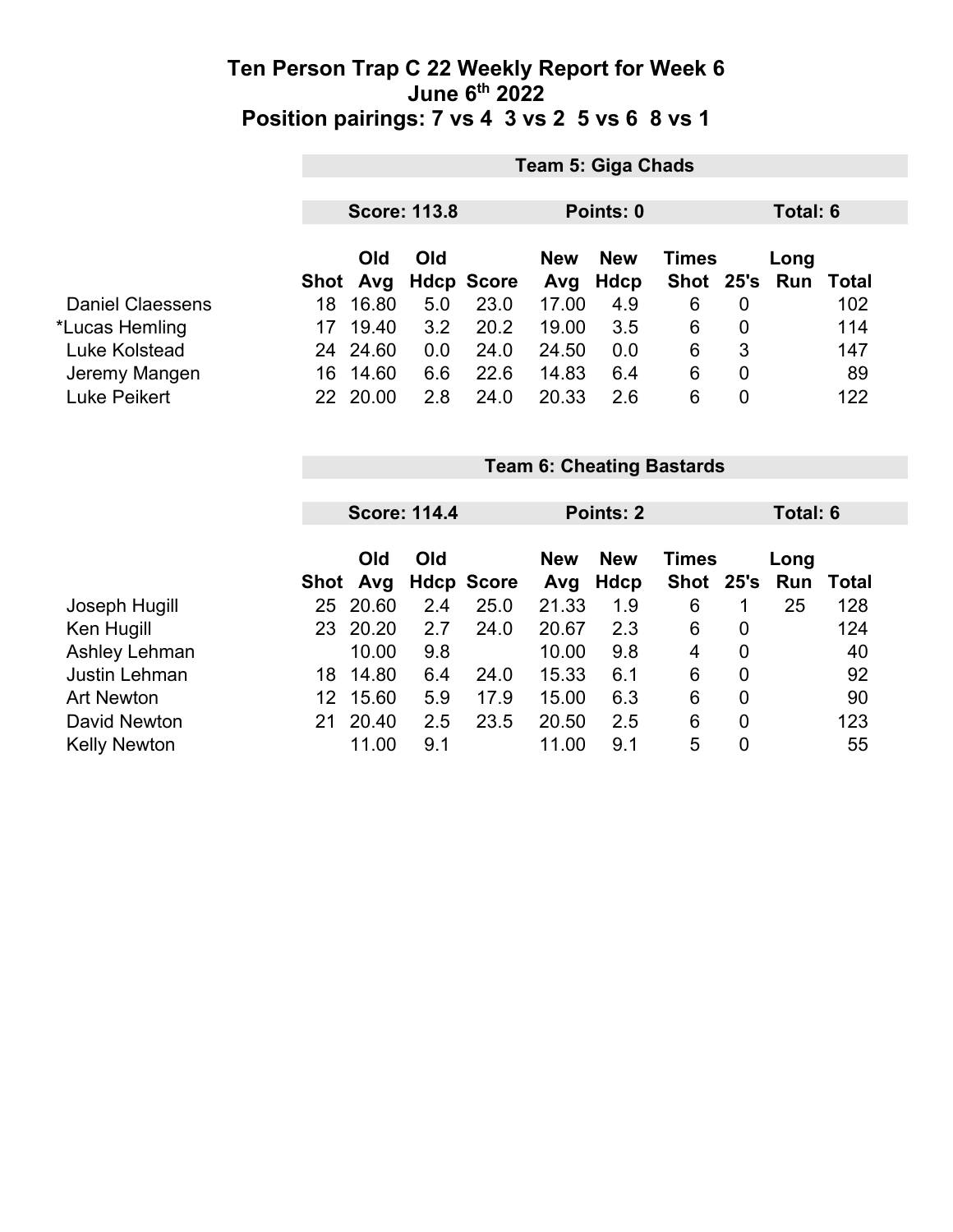|                       |      | Team 7: Up in Smoke |                     |                   |                   |                        |                      |             |                 |              |
|-----------------------|------|---------------------|---------------------|-------------------|-------------------|------------------------|----------------------|-------------|-----------------|--------------|
|                       |      | <b>Score: 116.6</b> |                     |                   | Points: 2         |                        |                      |             | Total: 10       |              |
|                       |      | Old                 | Old                 |                   | <b>New</b>        | <b>New</b>             | Times                |             | Long            |              |
|                       | Shot | Avg                 |                     | <b>Hdcp Score</b> | Avg               | <b>Hdcp</b>            | <b>Shot</b>          |             | 25's Run        | <b>Total</b> |
| *Andre Audette        | 21   | 20.80               | 2.2                 | 23.2              | 20.83             | 2.2                    | 6                    | 1           |                 | 125          |
| <b>Grant Audette</b>  | 21   | 14.75               | 6.5                 | 24.0              | 16.00             | 5.6                    | 5                    | 0           |                 | 80           |
| <b>Isaac Audette</b>  | 16   | 19.75               | 3.0                 | 19.0              | 19.00             | 3.5                    | 5                    | $\mathbf 0$ |                 | 95           |
| <b>Bill Bruggeman</b> | 19   | 22.20               | 1.3                 | 20.3              | 21.67             | 1.6                    | 6                    | $\mathbf 0$ |                 | 130          |
| D Bruggeman           | 20   | 20.80               | 2.2                 | 22.2              | 20.67             | 2.3                    | $6\phantom{1}$       | $\mathbf 0$ |                 | 124          |
| J Bruggeman           |      | 22 21.20            | 2.0                 | 24.0              | 21.33             | 1.9                    | 6                    | $\mathbf 0$ |                 | 128          |
| Zack Zack             | 19   | 18.00               | 4.2                 | 23.2              | 18.25             | 4.0                    | 4                    | $\mathbf 0$ |                 | 73           |
|                       |      |                     |                     |                   |                   | Team 8: League average |                      |             |                 |              |
|                       |      |                     |                     |                   |                   |                        |                      |             |                 |              |
|                       |      |                     | <b>Score: 114.1</b> |                   |                   | Points: 0              |                      |             | <b>Total: 2</b> |              |
|                       | Shot | Old<br>Avg          | Old                 | <b>Hdcp Score</b> | <b>New</b><br>Avg | <b>New</b><br>Hdcp     | <b>Times</b><br>Shot | 25's        | Long<br>Run     | <b>Total</b> |
|                       |      |                     |                     |                   |                   |                        | $\mathbf 0$          | 0           |                 | 0            |

Super Shooters: Joseph Hugill 25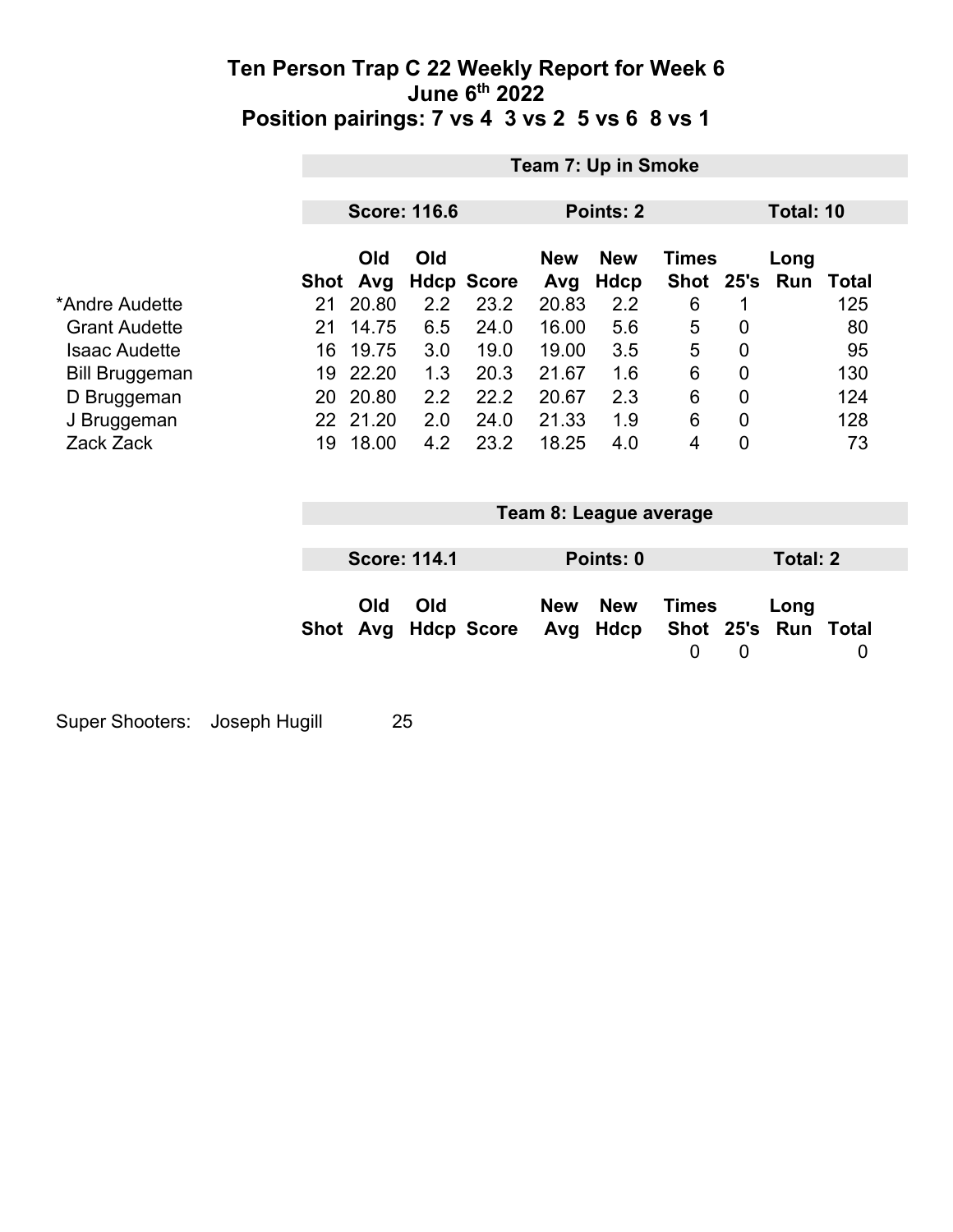# **Ten Person Trap C 22 Team Standings through week 6**

| <mark>Team 7</mark> | <b>Up in Smoke</b>       | 10.0 | <b>WINNER OF THE FIRST 3RD</b> |
|---------------------|--------------------------|------|--------------------------------|
| Team 2              | <b>Orange Crush #2</b>   | 8.0  |                                |
| Team 4              | <b>Blind Shooters</b>    | 7.0  |                                |
| Team 3              | <b>Hot Shots</b>         | 7.0  |                                |
| Team 6              | <b>Cheating Bastards</b> | 6.0  |                                |
| Team 5              | <b>Giga Chads</b>        | 6.0  |                                |
| Team 8              | League average           | 2.0  |                                |
| Team 1              | It's A Trap              | 2.0  |                                |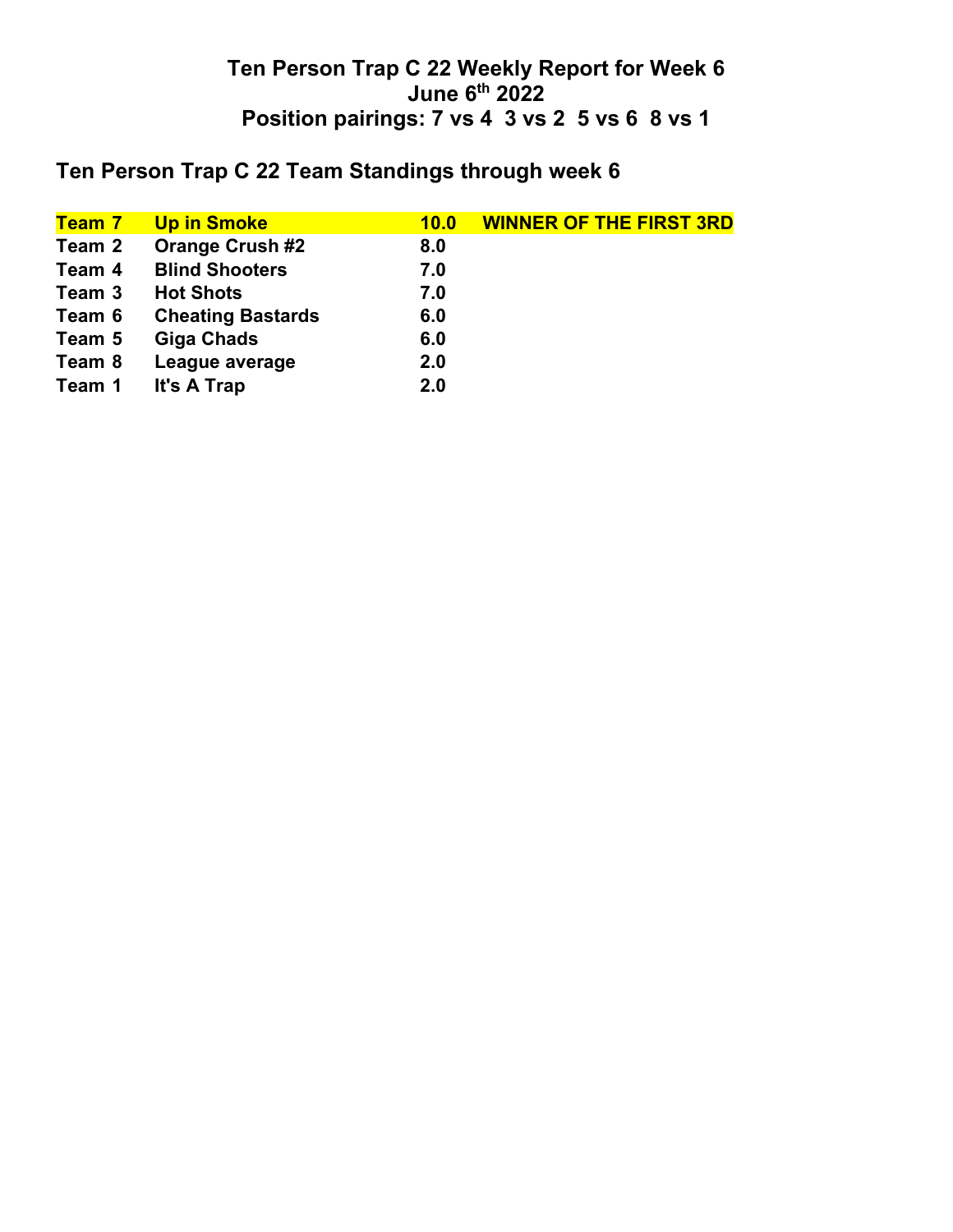## **Ten Person Trap C 22 Total Target Leaders Through Week 6**

| Shooter                  | Total | Avg   | <b>Rounds Straights Team</b> |             |                          |
|--------------------------|-------|-------|------------------------------|-------------|--------------------------|
| <b>Luke Kolstead</b>     | 147   | 24.50 | 6                            | 3           | Giga Chads               |
| <b>Eric Dusbabek</b>     | 137   | 22.83 | 6                            | 1           | <b>Blind Shooters</b>    |
| <b>Brian Staples</b>     | 132   | 22.00 | 6                            | 1           | Orange Crush #2          |
| <b>Bill Bruggeman</b>    | 130   | 21.67 | 6                            | 0           | Up in Smoke              |
| <b>Rhiannon Staples</b>  | 130   | 21.67 | 6                            | 0           | Orange Crush #2          |
| <b>Mike Dusbabek</b>     | 129   | 21.50 | 6                            | 0           | <b>Blind Shooters</b>    |
| Joseph Hugill            | 128   | 21.33 | $6\phantom{1}6$              | 1           | <b>Cheating Bastards</b> |
| J Bruggeman              | 128   | 21.33 | 6                            | $\mathbf 0$ | Up in Smoke              |
| <b>Bryan Newstrom</b>    | 128   | 21.33 | 6                            | $\mathbf 0$ | <b>Hot Shots</b>         |
| <b>Chris Swenson</b>     | 127   | 21.17 | 6                            | 0           | <b>Blind Shooters</b>    |
| Roger Specht             | 126   | 21.00 | $6\phantom{1}6$              | 0           | <b>Hot Shots</b>         |
| <b>Andre Audette</b>     | 125   | 20.83 | 6                            | 1           | Up in Smoke              |
| D Bruggeman              | 124   | 20.67 | 6                            | 0           | Up in Smoke              |
| Ken Hugill               | 124   | 20.67 | 6                            | 0           | <b>Cheating Bastards</b> |
| <b>David Newton</b>      | 123   | 20.50 | 6                            | 0           | <b>Cheating Bastards</b> |
| <b>Luke Peikert</b>      | 122   | 20.33 | 6                            | 0           | Giga Chads               |
| Paul Pechan              | 122   | 20.33 | $6\phantom{1}6$              | 0           | <b>Blind Shooters</b>    |
| <b>Chris Harvey</b>      | 121   | 20.17 | 6                            | 0           | Orange Crush #2          |
| <b>Jon Newstrom</b>      | 119   | 19.83 | 6                            | 0           | <b>Hot Shots</b>         |
| <b>Gary Newtsrom</b>     | 117   | 19.50 | 6                            | 0           | <b>Hot Shots</b>         |
| <b>Mark Brenny</b>       | 116   | 19.33 | 6                            | 0           | <b>Blind Shooters</b>    |
| <b>Lucas Hemling</b>     | 114   | 19.00 | 6                            | 0           | Giga Chads               |
| <b>Nathan Winn</b>       | 114   | 19.00 | 6                            | 0           | Orange Crush #2          |
| <b>Zach Smithers</b>     | 112   | 22.40 | 5                            | 0           | <b>Hot Shots</b>         |
| Luke Hoffer              | 110   | 18.33 | 6                            | 0           | It's A Trap              |
| Larry Hovland            | 109   | 18.17 | 6                            | 0           | <b>Blind Shooters</b>    |
| <b>Elizabeth Staples</b> | 109   | 18.17 | 6                            | 0           | Orange Crush #2          |
| <b>Ben West</b>          | 104   | 17.33 | 6                            | $\mathbf 0$ | <b>Blind Shooters</b>    |
| <b>Steve Roland</b>      | 103   | 17.17 | 6                            | 0           | <b>Hot Shots</b>         |
| <b>Daniel Claessens</b>  | 102   | 17.00 | 6                            | 0           | Giga Chads               |
| Rob Delmont              | 99    | 19.80 | 5                            | 0           | <b>Blind Shooters</b>    |
| <b>Mathew Hoffer</b>     | 98    | 16.33 | 6                            | 0           | It's A Trap              |
| <b>Steve Delmont</b>     | 97    | 16.17 | 6                            | 0           | <b>Blind Shooters</b>    |
| <b>Mathew Harvey</b>     | 95    | 15.83 | 6                            | 0           | Orange Crush #2          |
| <b>Isaac Audette</b>     | 95    | 19.00 | 5                            | 0           | Up in Smoke              |
| <b>Steve Bystrom</b>     | 93    | 15.50 | 6                            | 0           | <b>Blind Shooters</b>    |
| Mike Whitney             | 93    | 18.60 | 5                            | 0           | <b>Hot Shots</b>         |
| Paul Hoffer              | 92    | 15.33 | $6\phantom{1}6$              | 0           | It's A Trap              |